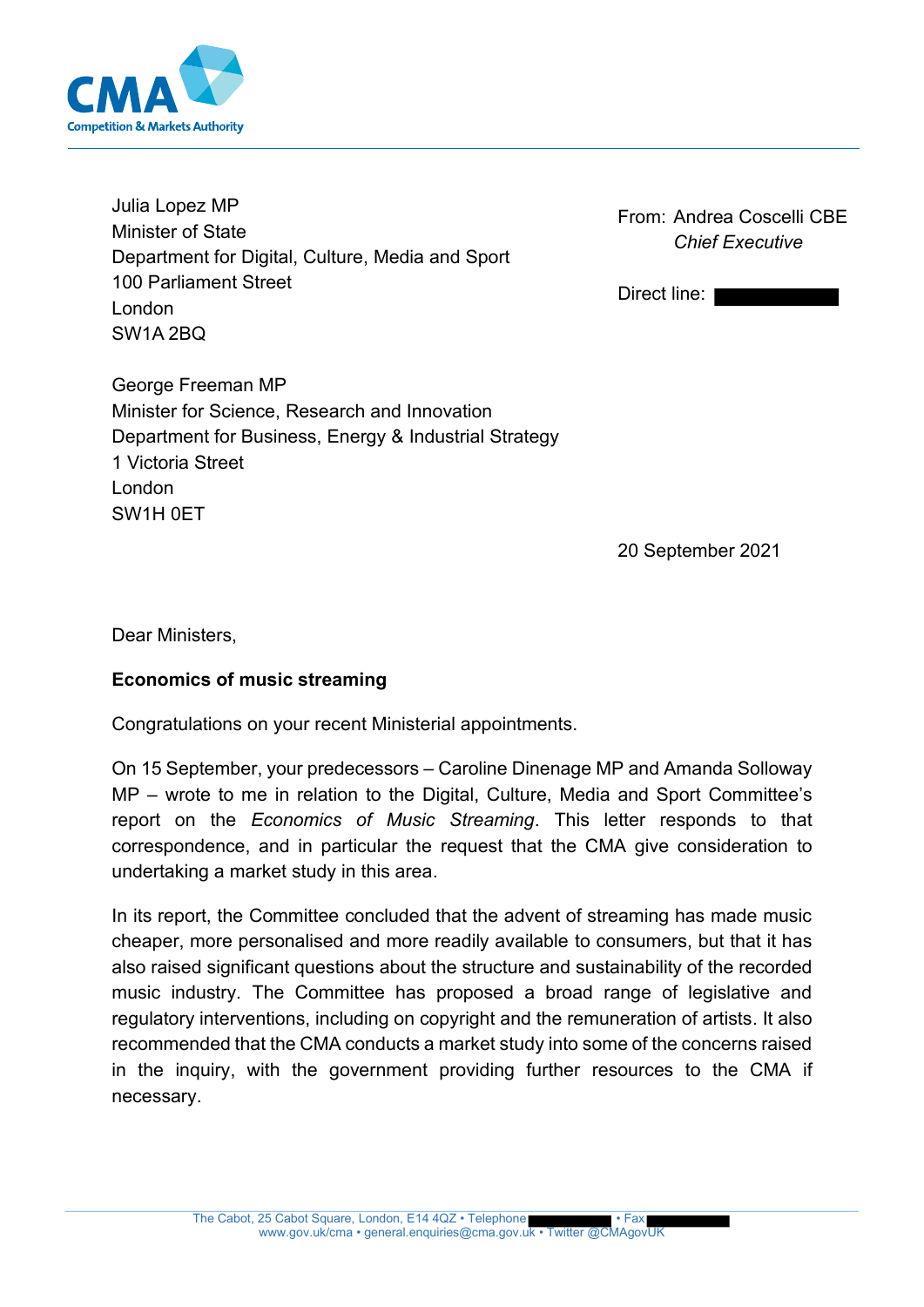The CMA will give careful consideration to this important recommendation. It may be helpful if I briefly explain the possible options and the steps that we will now take. In summary, a market study is one of two tools that the CMA can choose to take action on markets that may not be working well, the other being a market investigation. In particular:

- A market study can take up to one year to complete. It allows the CMA to gather information to understand a market; but it does not give the CMA powers directly to address the problems in that market. The CMA would be dependent on government, and potentially other stakeholders, accepting and implementing any recommendations.
- A market investigation is led by a Group of independent Panel members. It lasts up to 18 months, after which legally binding remedies can be imposed on market participants to address any competition problems that have been identified.

Under statute, responsibility for launching a market study or market investigation sits with the CMA Board.<sup>1</sup> We will consider this recommendation in line with our [Prioritisation Principles,](https://www.gov.uk/government/publications/cma-prioritisation-principles) taking particular account of:

- the other potential cases that have been brought to our attention;
- the potential impact of CMA work in this area at this time, and in particular how far the concerns raised by the Committee are driven by competition issues, as opposed to copyright law;
- the significant increase in demands on the CMA's resources this year as we assume several additional functions.

I have requested that CMA staff develop initial proposals for the Board's consideration at its October meeting, after which we will provide your officials and the Committee with an update on that discussion. The rationale for a piece of markets work on music streaming could also be influenced by the findings from the CMA's ongoing in-depth investigation of the acquisition of AWAL by Sony Music Entertainment.<sup>2</sup> This investigation, which was announced last week and is currently scheduled to conclude in March 2022, is a separate piece of work, but seems likely to examine certain issues (such as the current market position of the major labels) that would likely be highly relevant to any market study.

<sup>&</sup>lt;sup>1</sup> Section 132 of the Enterprise Act 2002 also gives Ministers the ability to make market investigation references as a reserve power.

<sup>2</sup> [Sony Music Entertainment / AWAL and Kobalt Neighbouring Rights businesses merger inquiry -](https://www.gov.uk/cma-cases/sony-music-entertainment-slash-kobalt-music-group-merger-inquiry) [GOV.UK \(www.gov.uk\)](https://www.gov.uk/cma-cases/sony-music-entertainment-slash-kobalt-music-group-merger-inquiry)